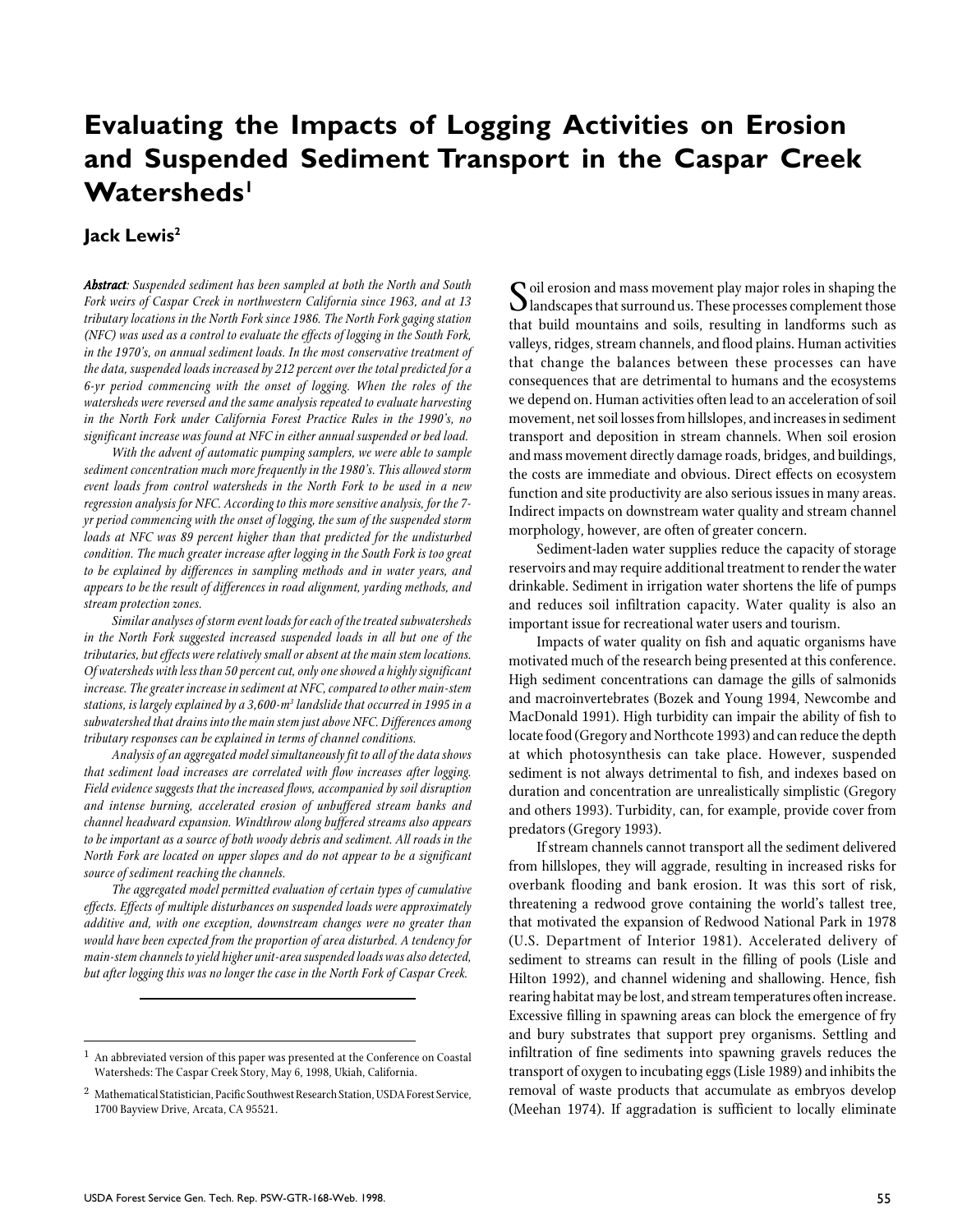surface flows during the dry season, fish can lose access to good upstream habitat or become trapped in inhospitable environments.

# **How Do Harvest Practices Affect Sediment Movement?**

Figure 1 displays some of the mechanisms linking harvest activities with instream sediment transport. It is impossible to show all the potential interactions in only two dimensions, but the figure does hint at the complexity of controls on sediment movement. Timber harvest activities can accelerate erosion primarily through felling, yarding, skidding, building and using roads and landings, and burning.

#### *Felling*

Removing trees reduces evapotranspiration and rainfall interception, thus resulting in wetter soils (Keppeler and others 1994, Ziemer 1968). Loss of root strength and wetter soils can decrease slope stability (O'Loughlin and Ziemer 1982, Ziemer 1981). Trees near



**Figure 1**—Conceptual diagram showing the major pathways through which logging activities influence fluvial sediment transport.

clearcut edges face increased wind exposure and become more susceptible to blowdown (Reid and Hilton, these proceedings), disrupting soils if trees become uprooted. Addition of woody debris to channels can cause scouring of the banks and channel, but also can reduce sediment transport by increasing channel roughness and trapping sediment (Lisle and Napolitano, these proceedings). The effects of felling upon erosion can be altered by controlling the quantity and the spatial and temporal patterns of cutting.

# *Yarding and Skidding*

Heavy equipment compacts soils, decreasing infiltration and percolation rates and increasing surface water. If vegetation and duff are removed, the underlying soils become vulnerable to surface erosion. The pattern of yarding and skidding can alter drainage paths and redirect water onto areas that may be more likely to erode than naturally evolved channels. Damage from yarding and skidding is controlled primarily by the type of equipment, the care exercised by the equipment operator, timing of operations, landing location, and yarding direction.

# *Roads and Landings*

Roads and landings have similar, but usually more pronounced, impacts as yarding and skidding, and their presence can greatly increase landslide risk. Compaction of the road bed can impede subsurface drainage from upslope areas, resulting in increased pore water pressures (Keppeler and Brown, these proceedings). Road cuts and fills are vulnerable to accelerated runoff and surface erosion, and are particularly vulnerable to slumping, especially on steep slopes or if the fill or sidecast material has not been properly compacted. Although roads and landings may be only a small part of the total forest area, they are responsible for a disproportionate amount of the total erosion (McCashion and Rice 1983, Swanson and Dyrness 1975), often more than half. The erosional impact of roads and landings can be managed through road alignment, design and construction, drainage systems, type and timing of traffic, and maintenance.

#### *Burning*

Burning can increase erodibility by creating bare ground, and hot burns can delay revegetation by killing sprouting vegetation. In some cases, burning can accelerate revegetation by releasing or scarifying seeds and preparing a seed bed. Burning in areas with sandy soils can create water-repellent soils and increase surface runoff (DeBano 1979). The effect of burning on erosion depends primarily on the temperature of the burn, soil cover, and soil and vegetation types. Soil moisture, wind, air temperature, humidity, slope steepness, and fuel abundance and distribution are the major factors affecting burn temperatures.

# *Site Factors*

Some sites are particularly vulnerable to mass wasting, and these sites, while occupying a small part of the landscape, have been found to be responsible for a large proportion of the total erosion in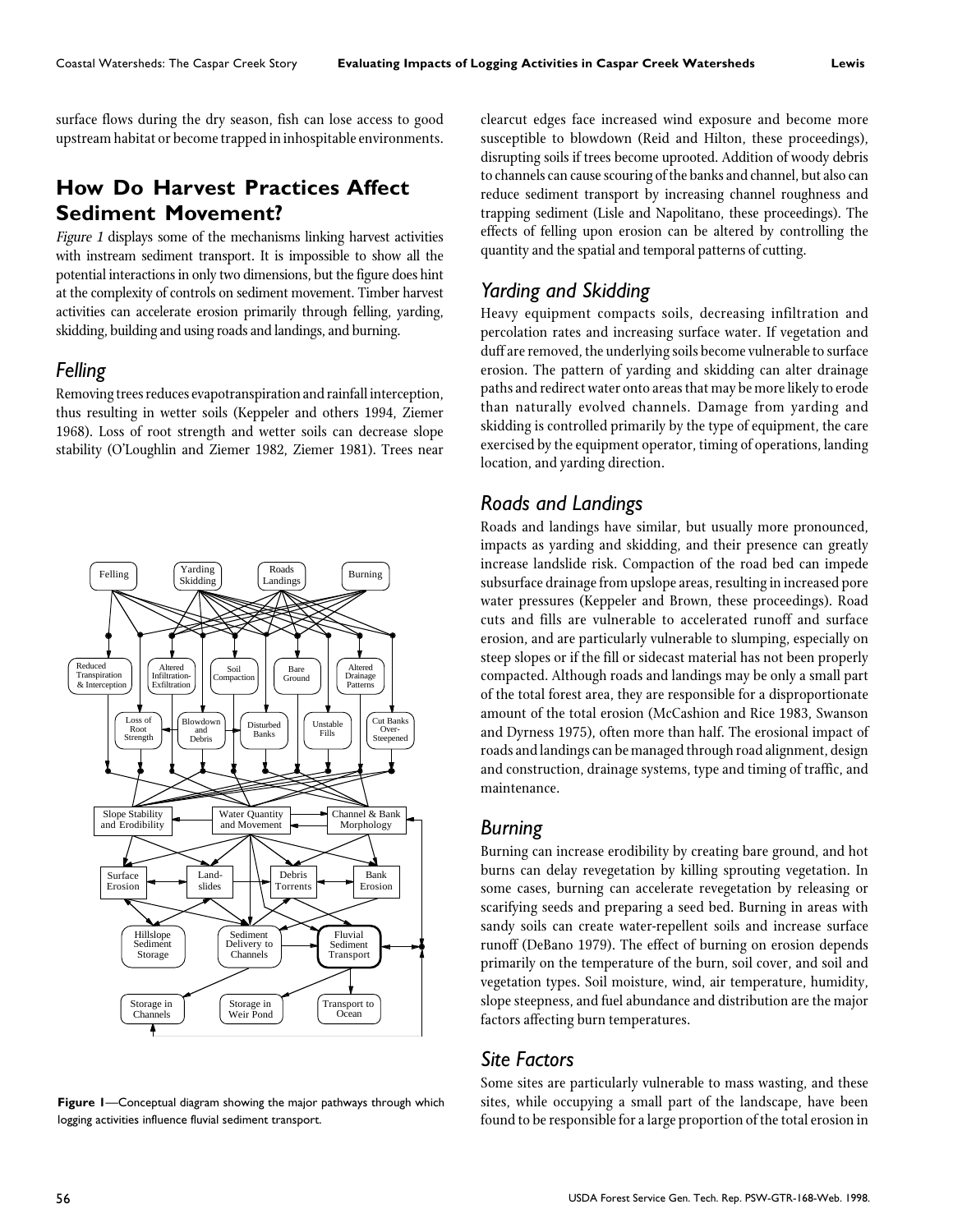northwestern California (Dodge and others 1976, Rice and Datzman 1981). In the Critical Sites Erosion Study, an evaluation of 157 mass failure sites (>153  $\mathrm{m}^{3}$ ) and 326 randomly selected control sites from logged areas in northwestern California, Durgin and others (1989) concluded that management and site factors played an equal role in road failures. In contrast, management factors were secondary to site factors on hillslopes. The primary site factors associated with mass failures were steep slopes, noncohesive soils and fill materials, and incompetent underlying regolith. Most failures were associated with the concentration of subsurface water, as evidenced by perennial seeps, poorly drained soils, phreatic vegetation, and locations in swales, inner gorges, and lower slope positions. Previous slope failures were also evident at many of the sites. The primary management factors associated with mass failures were steep or overloaded fill slopes, steep cut banks, and inadequate maintenance of roads and drainage systems. A field procedure for estimating the probability of mass failure was also developed (Lewis and Rice 1990, Rice and Lewis 1991) from the Critical Sites Erosion Study.

## *Connecting Forest Practices with Water Quality*

It is often difficult to identify the causes of erosion. Factors such as increased soil water or reduced root strength are not directly observable. Landslides are normal, stochastic, geomorphic events in many undisturbed areas. Therefore, it may be impossible to show that a landslide in a logged area would not have occurred had the area been treated differently.

There is usually a great deal of uncertainty in determining when and how much sediment from an erosion feature was delivered to a stream channel. And it is even more difficult to determine the origin of suspended sediment that has been measured at a gaging station.

Hence, many studies are correlative and rely on statistics to identify relations between disturbance and water quality. In environmental research, it is difficult to execute an experimental design that permits wide inference. The best designs require randomly assigning the treatments of interest to a large number of similar experimental units. The random assignment reduces the likelihood of associations between treatments and characteristics that might affect the response of some subset of experimental units. When studying a highly variable response such as sediment transport, large sample sizes are needed to detect changes even when the changes are substantial.

When the experimental unit is a watershed, it is usually impractical to randomly assign treatments or monitor a large number of watersheds. Instead, we use watersheds with similar physical characteristics and subject to similar environmental influences, and we repeat measurements before and after treatments are applied, maintaining at least one watershed as an untreated control throughout the study. If the relationship between measurements in the treated and control watersheds changes after treatment, then we can reason that the change is probably due to the treatment, unless some chance occurrence (unrelated to the treatments) affected only one of the watersheds. In reality, we have little control over such chance occurrences. For example, there is no guarantee that rainfall intensities will be uniform over the entire study area.

Such a paired-watershed design can provide a basis for concluding whether a change occurred (Chow 1960, Wilson 1978) and can be used to estimate the magnitude of changes. If chance occurrences can be eliminated, effects can be attributed to the overall treatment. If multiple watersheds are included in the design, it may be useful to relate the magnitude of response to disturbances such as proportion of area logged, burned, compacted by tractors, etc. But, without additional evidence, nothing can be concluded about specific causative mechanisms. Conclusions should be consistent with the statistical evidence, but cause and effect must be inferred non-statistically, by relating the results to concurrent studies of other responses and physical processes, field observations, and similar observations made elsewhere by others.

## **Study Area**

The Caspar Creek Experimental Watersheds are located about 7 km from the Pacific Ocean in the Jackson Demonstration State Forest, Mendocino County, California (Preface, fig. 1, these proceedings). Until the 1970's, both the 424-ha South Fork and 473-ha North Fork watersheds were covered by second-growth redwood forests, originally logged between 1860 and 1904. Both watersheds are underlain by sandstones and shales of the Franciscan assemblage. Rainfall averages about 1,200 mm yr<sup>1</sup>, 90 percent of which falls during October through April, and snow is rare. The location, topography, soils, climate, vegetation, and land use history are described in detail by Henry (these proceedings). The geology and geomorphology are described by Cafferata and Spittler (these proceedings).

# **Methods**

# *South Fork Treatment*

The South Fork of Caspar Creek was roaded in the summer of 1967 and selectively logged in 1971-1973, before Forest Practice Rules were mandated in California by the Z'Berg Nejedly Forest Practice Act of 1973. About 65 percent of the stand volume was removed. In contrast with later logging in the North Fork, 75 percent of the roads in the South Fork were located within 60 m of a stream, all yarding was done by tractor, ground disturbance amounted to 15 percent of the area, and there were no equipment exclusion zones. Details are provided by Henry (these proceedings) and by Rice and others (1979). The North Fork was used as a control watershed to evaluate the effects of logging in the South Fork until the North Fork phase of the study was begun in 1985.

#### *North Fork Treatments*

The subwatershed containing units Y and Z (Preface, fig. 2, these proceedings) of the North Fork was logged between December 1985 and April 1986. At the time, this area was thought to have different soils than the remainder of the North Fork, so it was omitted from the study plan that specified logging would begin in 1989. The remainder of the North Fork logging took place between May 1989 and January 1992. Three subwatersheds (HEN, IVE, and MUN) were left uncut throughout the study for use as controls. Henry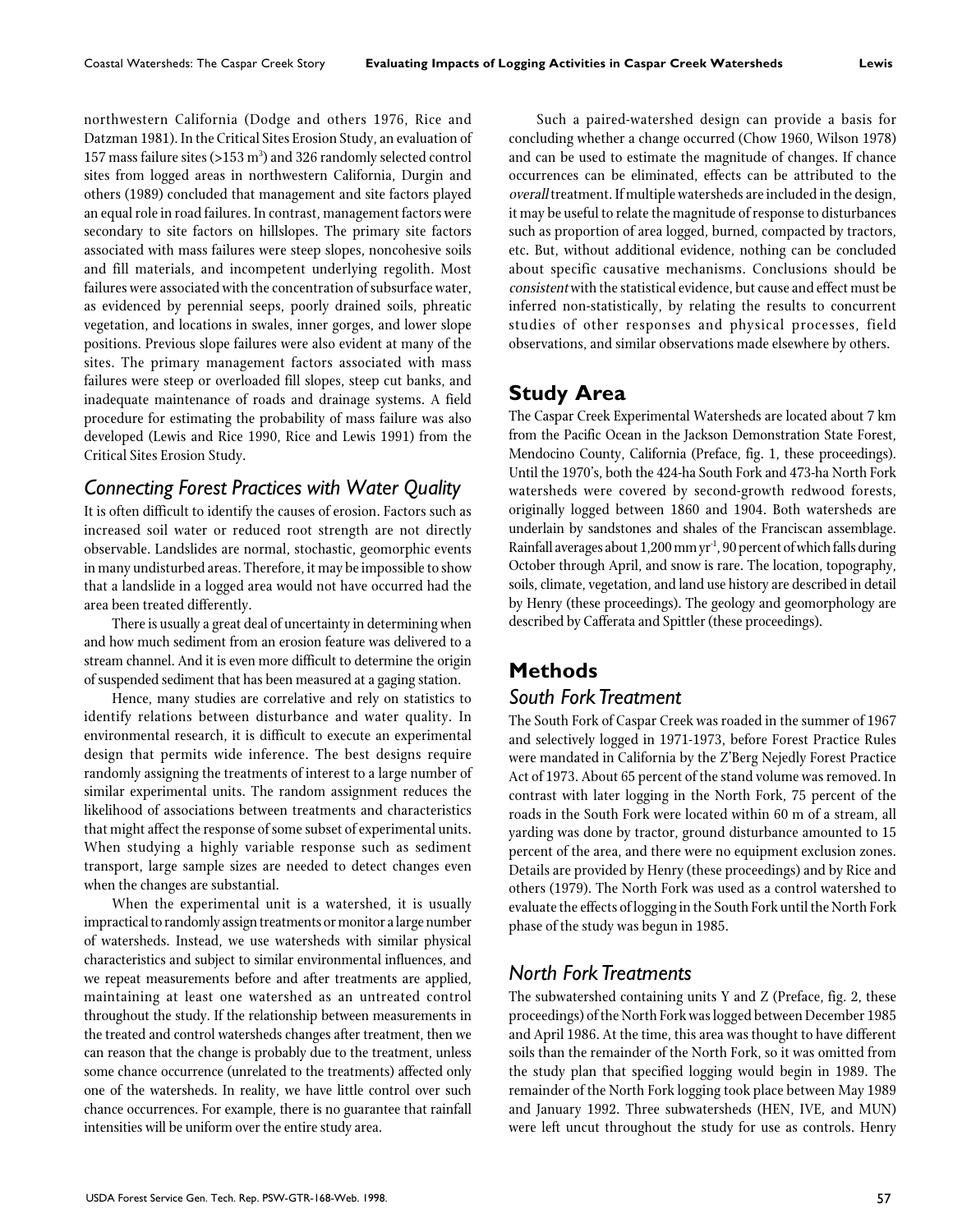(these proceedings) summarizes the logging sequence. Briefly, 48 percent of the North Fork (including units Y and Z) was clearcut, 80 percent of this by cable yarding. Tractor yarding was restricted to upper slopes, as were haul roads, spur roads, and landings. Ground disturbance from new roads, landings, skid trails, and firelines in the North Fork amounted to 3.2 percent of the total area. Streams bearing fish or aquatic habitat were buffered by selectively logged zones 23-60 m in slope width, and heavy equipment was excluded from these areas.

#### *Suspended Sediment and Turbidity Measurements*

Accurate suspended sediment load estimation in small raindominated watersheds like Caspar Creek depends upon frequent sampling when sediment transport is high. Sediment concentrations are highly variable and inconsistently or poorly correlated with water discharge (Colby 1956, Rieger and Olive 1984). Since the 1960's, manual sampling methods have been standardized by the U.S. Geological Survey. However, adequate records are rare because it is inconvenient to sample at all hours of the night and weekends. Errors of 50-100 percent are probably typical when sampling is based on convenience (Thomas 1988, Walling and Webb 1988).

In the South Fork phase of the study from 1963 to 1975, sediment sampling was semi-automated by rigging bottles in the weir ponds at different heights. These single-stage samplers (Inter-Agency Committee on Water Resources 1961) filled at known stages during the rising limb of the hydrograph, but the much lengthier falling limb was sampled using DH-48 depth-integrating hand samplers (Federal Inter-Agency River Basin Committee 1952) and, in most cases, was not well-represented. In 1974 and 1975, the number of DH-48 samples was increased greatly and, in 1976, the single-stage samplers were replaced by pumping samplers. The average number of samples collected was 58 per station per year in 1963-1973 and 196 per station per year in 1974-1985.

During the North Fork phase of the study, in water years 1986- 1995, the North Fork weir (NFC), the South Fork weir (SFC) and 13 other locations in the North Fork were gaged for suspended sediment and flow (Preface, fig. 2, these proceedings). Pumping samplers were controlled using programmable calculators and circuit boards that based sampling decisions on real-time stage information (Eads and Boolootian 1985). Sampling times were randomly selected using an algorithm that increased the average sampling rate at higher discharges (Thomas 1985, Thomas 1989). Probability sampling permitted us to estimate sediment loads and the variance of those estimates without bias. We also sent crews out to the watershed 24 hours a day during storm events to replace bottles, check equipment, and take occasional, simultaneous, manual and pumped samples. The average number of samples collected in 1986-1995 was 139 per station per year.

In water year 1996, we began using battery-operated turbidity sensors and programmable data loggers to control the pumping samplers at eight gaging stations, and monitoring was discontinued at the remaining seven stations. Although turbidity is sensitive to particle size, composition, and suspended organics, it is much better correlated with suspended sediment concentration than is water discharge. A continuous record of turbidity provides temporal detail about sediment transport that is currently impractical to obtain by any other means, while reducing the number of pumped samples needed to reliably estimate sediment loads (Lewis 1996). However, because these turbidity sensors remain in the stream during measurement periods, they are prone to fouling with debris, aquatic organisms, and sediment, so it was still necessary to frequently check the data and clean the optics. The average number of samples collected in 1996 was 49 per station per year.

# *Suspended Sediment Load Estimation*

The basic data unit for analysis was the suspended sediment load measured at a gaging station during a storm event or hydrologic year. Annual loads were estimated only for NFC and SFC and, to facilitate comparisons with the South Fork study, these were computed by Dr. Raymond Rice using the same methods as in an earlier analysis (Rice and others 1979). This involved fitting sediment rating curves by eye, multiplying the volume of flow in each of 19 discharge classes by the fitted suspended sediment concentration at the midpoint of each class, and summing. As technology has improved over the years, our methods of sample selection have improved. Thus, although the computational scheme for estimating annual loads was repeated in both studies, the sampling bias has changed, and caution must be used when comparing the sediment loads from the two studies.

For estimating storm loads in 1986-1995, the concentrations between samples were computed using interpolations relating concentration to either time or stage. Concentration was first adjusted to obtain cross-sectional mean concentrations using regressions based on the paired manual and pumped samples. For those events in which probability sampling was employed, loads and variances were also estimated using appropriate sampling formulae (Thomas 1985, Thomas 1989). However, Monte Carlo simulations (Lewis and others 1998), showed that the interpolation methods were more accurate (lower mean square error). Based on the variance estimates and simulations, the median error of our estimates for storm events was less than 10 percent.

 For estimating storm loads in 1996, concentration was predicted using linear regressions, fit to each storm, of concentration on turbidity. This method produced load estimates with the same or better accuracy than before, while substantially reducing the number of samples collected (Lewis 1996). Time or stage interpolation was employed for periods when turbidity information was unavailable.

# *Total Sediment Load Estimation*

The bedload and roughly 40 percent of the suspended load settle in the weir ponds, and thus are not measured at NFC and SFC. The weir ponds are surveyed annually to estimate total sediment load (suspended plus bedload) by summing the pond accumulations and sediment loads measured at the weirs. Pond volumes are converted to mass based on a density of  $1,185$  kg m<sup>-3</sup>. In some of the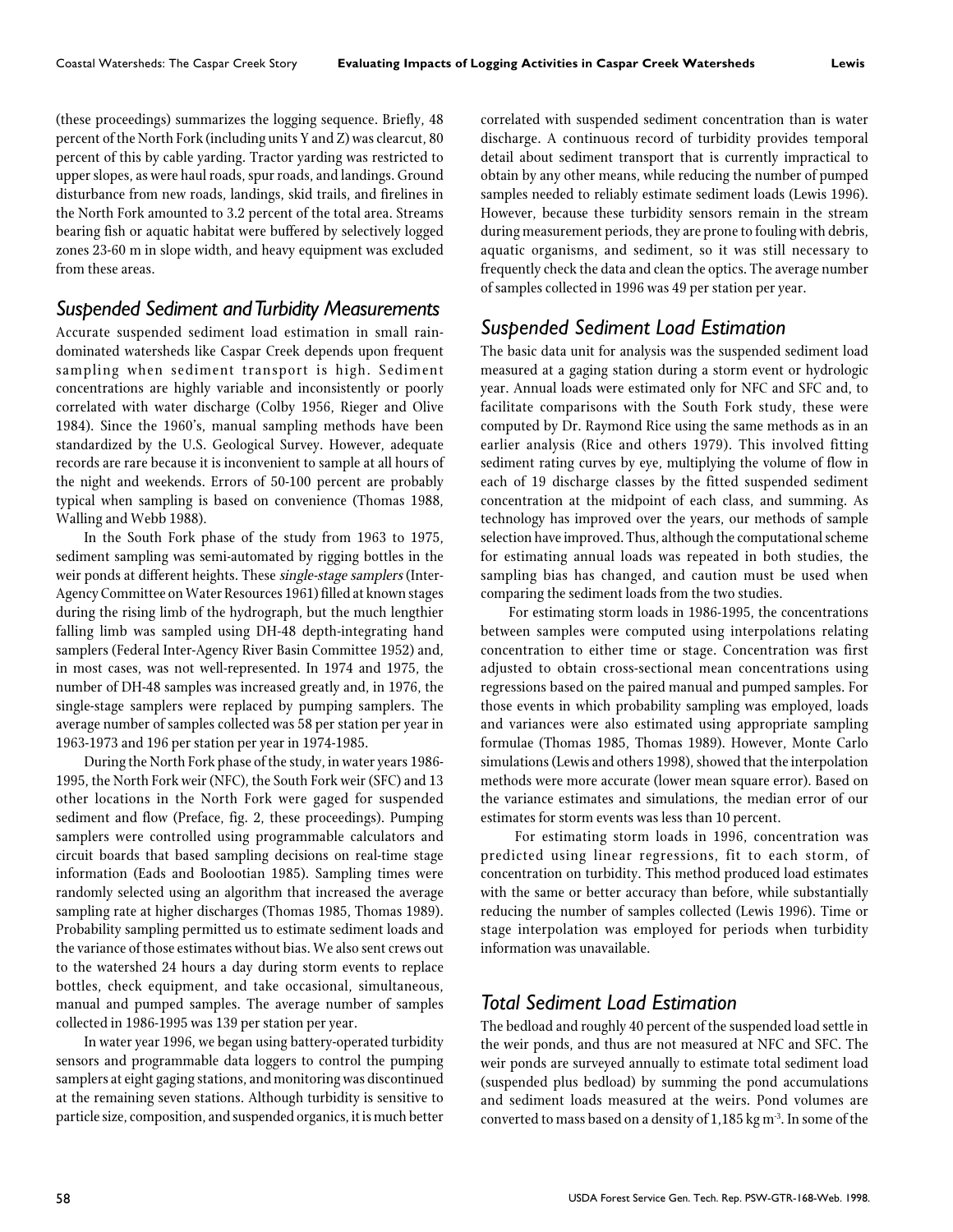drier years of record (1972, 1976, 1987, 1991, 1992, and 1994), negative pond accumulations have been recorded. These values may result from settling or measurement errors, but some of the values were too large in magnitude to have resulted from settling alone, so negative values were converted to zero before adding pond accumulations to suspended loads. In the results below, only those that explicitly refer to total sediment load include any sediment that settled in the weir ponds.

#### *Erosion Measurements*

Starting in 1986, a database of failures exceeding 7.6  $\mathrm{m}^{_3}$  (10 yd $^{\mathrm{3}}$ ) was maintained in the North Fork. This inventory was updated from channel surveys at least once a year. Road and hillslope failures were recorded when they were observed, but an exhaustive search was not conducted. Volume estimates were made using tape measurements of void spaces left by the failures, except in a few cases where more accurate survey methods were used. For each failure, crews recorded void volume, volume remaining at the site (starting in 1993), location, distance to nearest channel, and any association with windthrow, roads, or logging disturbance.

Discrete failures such as those included in the failure database are relatively easy to find and measure. In contrast, surface erosion is difficult to find and sample because it is often dispersed or inconspicuous. To obtain an estimate of dispersed erosion sources, erosion plots were randomly selected and measured in each subwatershed. Rills, gullies, sheet erosion, and mass movements were measured on independent samples of road plots and 0.08-ha circular hillslope plots. Road plots consisted of 1.5-m wide bands oriented perpendicular to the right-of-way, plus any erosion at the nearest downslope diversion structure (water bar, rolling dip, or culvert). A total of 175 hillslope plots and 129 road plots were measured. These data were collected for a sediment delivery study and are summarized in a separate report by Rice (1996).

# **Analyses and Results** *Annual Sediment Loads after Logging the South Fork*

Linear regressions between the logarithms of the annual suspended sediment loads at the two weirs were used to characterize (1) the relationship of SFC to NFC before the 1971-1973 logging in the South Fork and (2) the relationship of NFC to SFC before the 1989- 1992 logging in the North Fork.

The calibration water years used in the South Fork analysis were 1963-1967, before road construction. The sediment load in 1968, after road construction, did not conform to the pretreatment regression (fig. 2a), but the data from the years 1969-1971 were not significantly different from the 1963-1967 data (Chow test,  $p = 0.10$ ). In 1968, the increase in suspended load was  $1,475$  kg ha<sup>-1</sup>, an increase of 335 percent over that predicted for an undisturbed condition. The years 1972-1978 (during and after logging) again differed from the pretreatment regression. Water year 1977 was missing owing to instrument malfunction. By 1979, the suspended sediment load at SFC had returned to pretreatment levels. The increased suspended load after logging amounted to 2,510 kg ha<sup>-1</sup>yr<sup>-1</sup>, or an increase of 212 percent over that predicted for the 6-yr period by the regression. (Predictions were corrected for bias when backtransforming from logarithms to original units.) The greatest absolute increases occurred in the years 1973 and 1974, followed by 1975 (fig. 2b).

A pair of large landslides (one in each watershed) occurred during hydrologic year 1974, complicating the analysis by Rice and others (1979), where the North Fork's sediment load was adjusted downward because most of the North Fork slide reached the stream, while most of the South Fork slide did not. However, that year did not appear anomalous in my analysis, and I did not make any adjustments. But the unadjusted prediction requires extrapolation of the regression line well beyond the range of the pretreatment



**Figure 2**—(a) Relation between estimated annual suspended sediment loads at South Fork Caspar Creek (SFC) and North Fork Caspar Creek (NFC) from 1963 to 1985. Pretreatment regression line is fit to the water years before roading and logging activity in the South Fork. (b) Time series of departures from the regression line.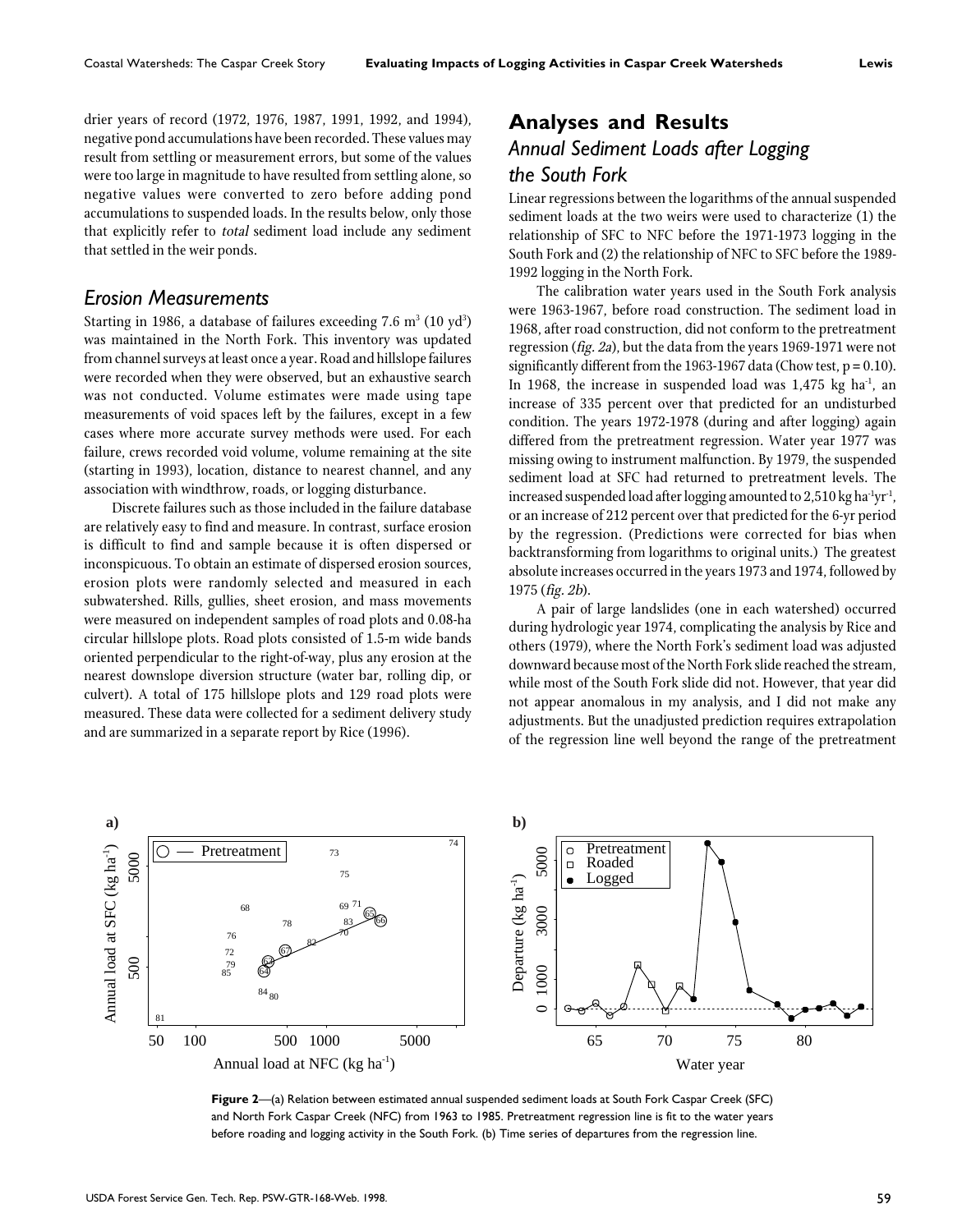data, so it is still suspect. If the adjustment of Rice and others (1979) is applied in my analysis, the revised increase in suspended sediment load is 2,835 kg ha $\mathrm{d}yr\mathrm{d}t$ , or an increase of 331 percent over that predicted for the 6-yr period. The adjusted figure reported for the 5-yr period (1972-1976) by Rice and others was  $3,245$  kg ha<sup>-1</sup>yr<sup>-1</sup>, an increase of 354 percent over that predicted.

Although no statistically significant logging effect on pond accumulation was detected, regression analysis using total sediment load (including data from 1974) revealed a similar pattern of impacts as that of the suspended load. The increased total sediment load after logging of the South Fork amounted to 2,763 kg ha<sup>-1</sup>yr<sup>-1</sup>, or an increase of 184 percent over that predicted for the 6-yr period by the regression.

# *Annual Sediment Loads after Logging the North Fork*

The calibration period used in the North Fork analysis includes 1979-1985, the years after the South Fork's apparent recovery, as well as 1963-1967. The years 1986-1989 were not included in the calibration period because the Y and Z units were logged in 1985 and 1986. Applying the Chow test, neither  $1986-1989$  (p = 0.43) nor 1990-1995 ( $p = 0.53$ ) was found to differ significantly from the suspended sediment calibration regression (fig. 3a). The (nonsignificant) departures from the regression predictions averaged 118 kg ha $\mathrm{1yr^1}$ , amounting to just 28 percent above that predicted for the 6-yr period by the regression (fig. 3b). No effect was detected for pond accumulation by itself or total sediment load. For total sediment load, the (nonsignificant) departures from the regression predictions averaged -80 kg ha $\mathrm{d}yr^{1}$ , or 8 percent below that predicted for the 6-yr period by the regression.

The absolute numbers reported in the above and earlier analyses of the South Fork logging (Rice and others 1979) must be viewed with reservation. The suspended load estimates were based on hand-drawn sediment rating curves describing the relation between the concentration of samples collected in a given year to the discharge levels at which they were collected. In several years, samples were not available from all discharge classes, so it was necessary to extrapolate the relation between concentration and discharge to higher or lower unrepresented classes. Also, a majority of the samples from the years 1963-1975 were collected using single-stage samplers that are filled only during the rising limb of hydrographs. In most storm events we have measured at Caspar Creek, the concentrations are markedly higher on the rising limb of the hydrograph than for equivalent discharges on the falling limb (e.g., fig. 4). Therefore, the fitted concentrations were likely too high. A plot of estimated sediment loads at NFC against annual water yield for the pre-logging years (*fig.* 5) suggests that there may be a positive bias during the singlestage years. The error associated with this method certainly varies from year to year, depending on the numbers of single-stage and manual samples and their distribution relative to the hydrographs. However, the plot indicates that loads were overestimated by a factor of between 2 and 3 in the range where most of the data occur. A comparison of the annual loads for the years 1986-1995 with annual sums of storm loads (the most accurate) shows very little bias, indicating that bias in the early years resulted mainly from sampling protocols rather than the computational method, which was the same for all years in this analysis.

# *North Fork Analysis Using Unlogged Subwatersheds as Controls*

Because of improved and more intensive sampling methods, the suspended sediment loads for storm events beginning in 1986 are known far more accurately than the annual loads used in the NFC/ SFC contrasts presented above. Four unlogged control watersheds were available (HEN, IVE, MUN, and SFC) for the analysis of storm loads. Unfortunately, only one large storm was available before logging. That storm was missed at SFC because of pumping sampler problems. Because of various technical difficulties, not all storms



**Figure 3**—(a) Relation between estimated annual suspended sediment loads at North Fork Caspar Creek (NFC) and South Fork Caspar Creek (SFC) from 1963 to 1967 and 1979 to 1995, excluding years when sediment was elevated following logging in the South Fork. Pretreatment regression line is fit to the water years before roading and logging activity in the North Fork. (b) Time series of departures from the regression line.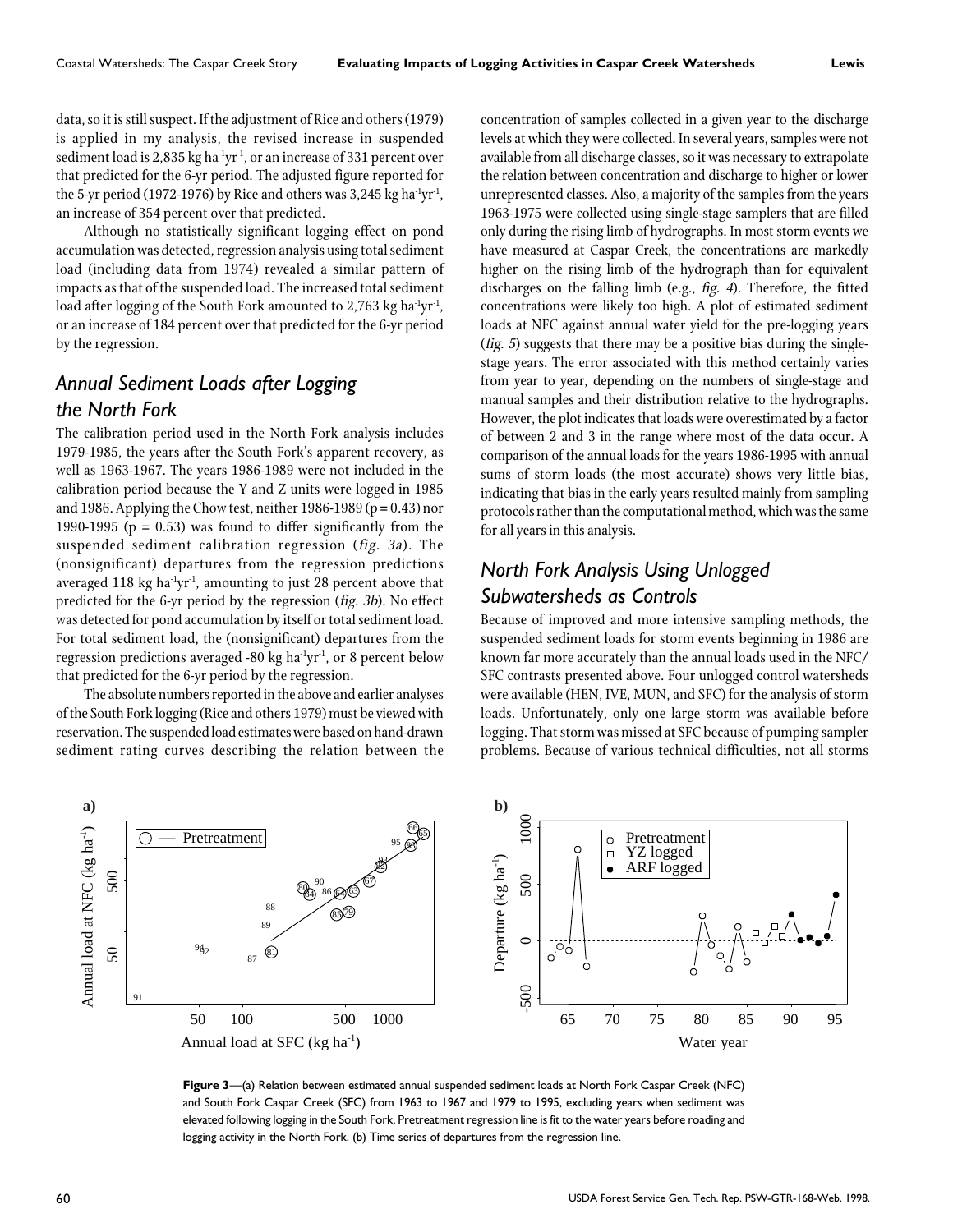

**Figure 4**—Storm event at lower main-stem station ARF, January 13-14, 1995, with water discharge and laboratory sediment concentrations (SSC) at 10 minute intervals.



**Figure 5**—Relations between estimated annual suspended sediment loads and annual streamflow at North Fork Caspar Creek (NFC) prior to logging. Illustrates that load estimates based on sediment rating curves depend systematically on sampling protocols.

were adequately sampled at each station. However, the sample size for analyses was increased by using the mean of available data from the three tributary control watersheds, HEN, IVE, and MUN, in each storm. (SFC was eliminated because it had lower pretreatment correlations with the North Fork stations.) This mean (denoted HIM) provided a pretreatment sample size of 17 storms. The more accurate sediment loads, better controls, and larger sample size gave this analysis greater reliability and increased power to detect changes than the annual load analysis.

A weakness in analyses of logging effects at NFC was the need to use 1986-1989 as a calibration period even though 12 percent of the area had been clearcut. The clearcut area might be expected to somewhat diminish the size of the effect detected. The occurrence of only one large storm event before logging is mitigated by the fact that it was thoroughly sampled at both NFC and the three controls.



**Figure 6**—Relation between storm suspended sediment loads at North Fork Caspar Creek (NFC) and HIM control (mean suspended load of unlogged tributaries HEN, IVE, and MUN) from 1986 to 1995. Pretreatment regression line is based on storms in water years 1986-1989, before the major logging activity began.

An average of 59 sample bottles were collected at each of the four stations, and all the standard errors were less than 10 percent of the estimated loads, so there is little doubt about this point's validity.

Figure 6 shows regression lines fit to the suspended storm loads at NFC versus those at HIM before and after logging began in the spring of 1989. There was clearly an increase in suspended loads in small storms after logging began. In large storms there also seems to be an effect, although some post-treatment points are very close to the one large pretreatment point. The Chow test for a change after logging was significant with  $p = 0.006$ . The increases over predicted load, summed over all storms in the post-treatment period, average 188 kg ha<sup>-1</sup>yr<sup>-1</sup>, and amount to an 89 percent increase over background. The storms in this analysis represent 41 percent of the 1990-1996 streamflow at NFC, but carried approximately 90 percent of the suspended sediment that passed over the weir (based on figure 2 of Rice and others 1979).

A 3,600-m3 landslide that occurred in the Z cut unit (Preface, fig. 2, these proceedings) increased sediment loads at the NFC gaging station starting in January 1995. NFC was the only gage downstream from this slide. The sum of suspended loads from storms preceding the landslide was 47 percent higher (64 kg ha $\text{-}1\text{yr}^{-1}$ ) than predicted. The sum of suspended loads from storms after the landslide was 164 percent higher (150 kg ha<sup>-1</sup>yr<sup>-1</sup>) than predicted.

#### *Individual Regressions for Subwatersheds*

Similar analyses for each of the subwatersheds in the North Fork (fig. 7 and table 1) indicate increased suspended sediment loads in all the clearcut tributaries except KJE. Sediment loads in the KJE watershed appear to have decreased after logging. The only partly clearcut watershed on a tributary (DOL) also showed highly significant increases in sediment loads. The upper main-stem stations (JOH and LAN) showed no effect after logging, and the lower main-stem stations (FLY and ARF) experienced increases only in smaller storms. Summing suspended sediment over all storms, the four main-stem stations all showed little or no change (table 1).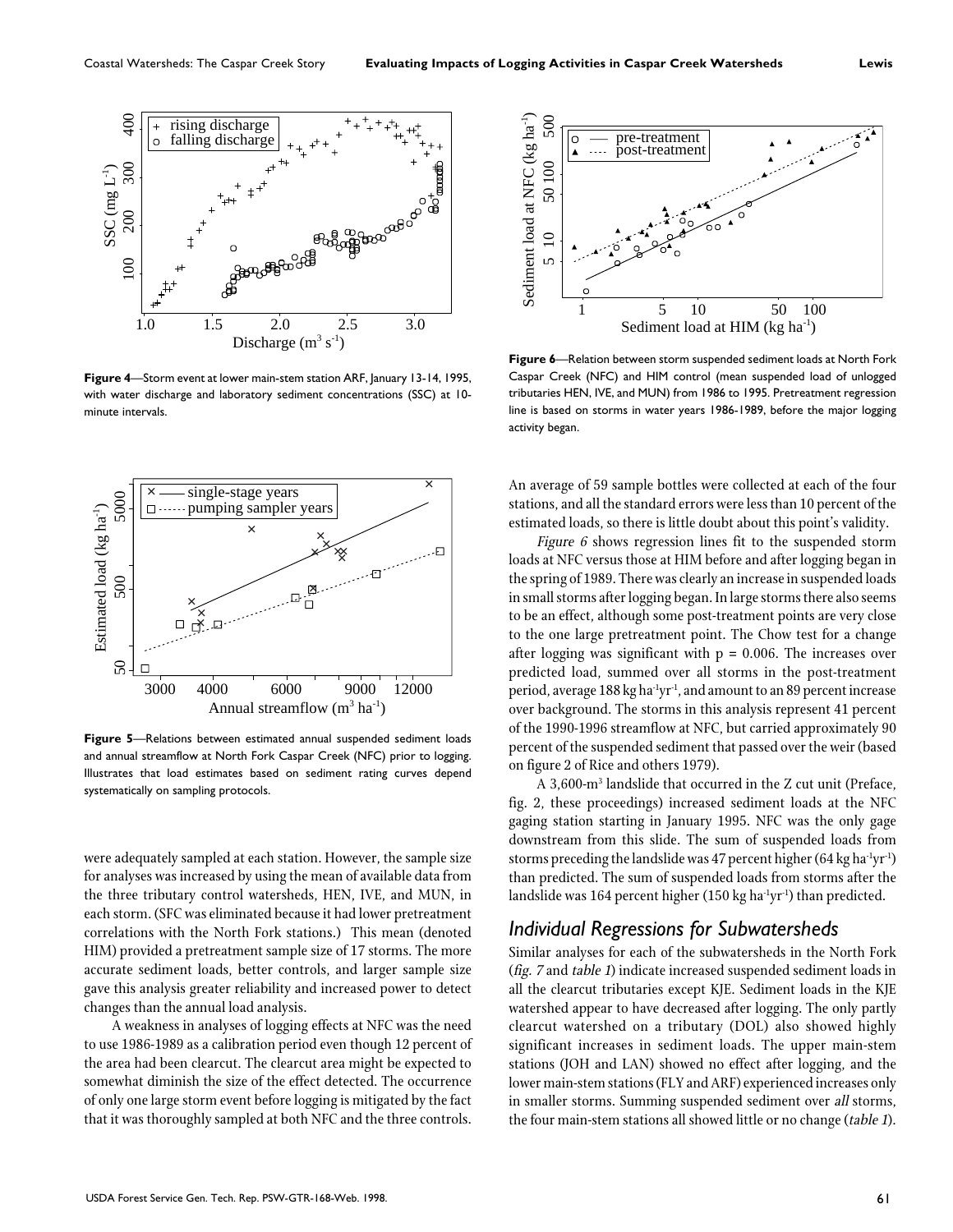

**Figure 7**—Relations between storm suspended sediment loads at logged subwatersheds in the North Fork and HIM control (mean suspended load of unlogged tributaries HEN, IVE, and MUN) from 1986 to 1995. Pre-logging regression lines are based on pretreatment years that are specific to each subwatershed. Post-logging relations are not assumed to be linear, hence were fitted by locally weighted regression (Cleveland 1993).

*Table 1—Summary of changes in suspended sediment load (summed over storms) after logging in North Fork 1 subwatersheds. Predicted loads are computed from pre-treatment linear regressions between the logarithms of the storm sediment load in the treated watershed and the mean of the storm sediment loads at the control watersheds HEN, IVE, and MUN. Predictions were corrected for bias when back-transforming from logarithmic units. The number of years in the post-logging period varies from 4 to 6, depending upon when the watershed was logged and whether or not monitoring was discontinued in water year 1996.*

| Treated    | Number of      | Observed                                                | Predicted       | Change          | Change |
|------------|----------------|---------------------------------------------------------|-----------------|-----------------|--------|
| watershed  | years          | $(\text{kg} \, \text{ha} \, {}^1 \, \text{yr} \, {}^1)$ | $(kg ha-1yr-1)$ | $(kg ha-1yr-1)$ | $(\%)$ |
| <b>ARF</b> | 4              | 505                                                     | 591             | $-86$           | $-15$  |
| BAN        | $\overline{4}$ | 85                                                      | 28              | 57              | 203    |
| CAR        | 5              | 240                                                     | 108             | 132             | 123    |
| <b>DOL</b> | 5              | 1130                                                    | 306             | 824             | 269    |
| EAG        | 5              | 710                                                     | 210             | 500             | 238    |
| <b>FLY</b> | 5              | 536                                                     | 555             | $-19$           | $-3$   |
| <b>GIB</b> | $\overline{4}$ | 358                                                     | 119             | 239             | 200    |
| JOH        | 5              | 667                                                     | 865             | $-198$          | $-23$  |
| KJE        | 5              | 821                                                     | 1371            | $-551$          | $-40$  |
| LAN        | 5              | 420                                                     | 400             | 20              | 5      |
| <b>NFC</b> | 6              | 465                                                     | 246             | 219             | 89     |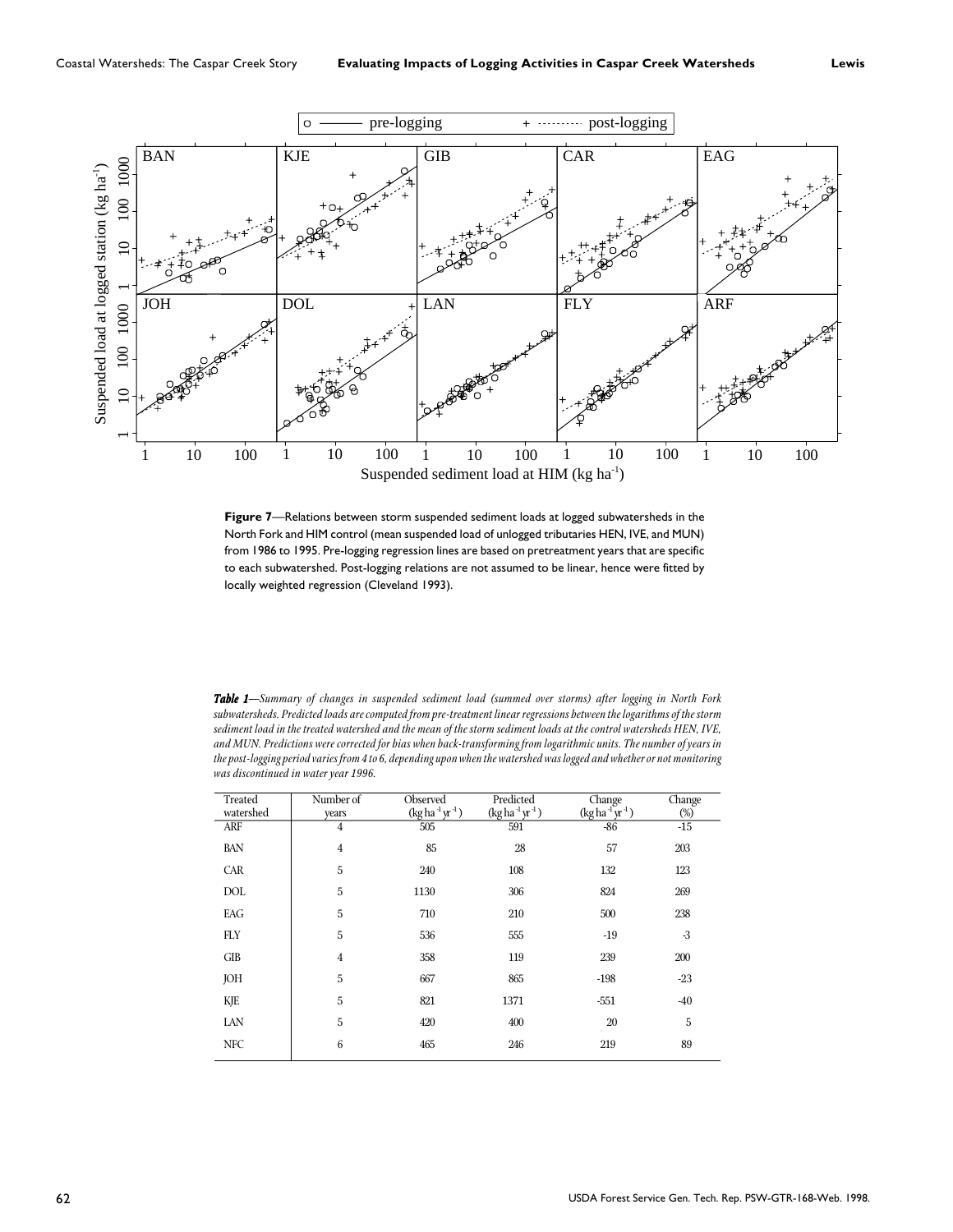#### *Aggregated Regression Model for Subwatersheds*

To evaluate the relationships between suspended sediment load increases and possible explanatory variables, an aggregated regression model was fit simultaneously to all the subwatershed storms. The model utilized 367 estimated loads from 51 storms when HIM was used as the control or 333 estimated loads from 43 storms when HI (the mean of HEN and IVE) was used. Two regression coefficients were fitted for each watershed. A number of disturbance measures were considered (table 2), as well as an area term designed to describe cumulative effects, and a term explaining sediment increases in terms of flow increases. A great deal of effort went into developing a model that would permit valid tests of hypotheses concerning cumulative watershed effects. Therefore, the response model is coupled with a covariance model that describes variability in terms of watershed area and correlation among subwatershed responses as a function of distance between watersheds. These models were solved using the method of maximum likelihood and will be described in detail in a separate publication (Lewis and others 1998).

Departures from sediment loads predicted by the aggregated model for undisturbed watersheds were modest. The median increase in storm sediment load was 107 percent in clearcuts and 64 percent in partly clearcut watersheds. The median annual increase was 109 percent (58 kg ha<sup>1</sup>yr<sup>1</sup>) from clearcut watersheds and 73 percent  $(46 \text{ kg ha}^{-1}\text{yr}^{-1})$  from partly clearcut watersheds. The absolute flux values are underestimated somewhat because they include only sediment measured in storms, and no effort has been made to adjust for missing data. However, the major storms have been included, and virtually all of the sediment is transported during storms. Uncertainty due to year-to-year variability is certainly a much greater source of error.

The most important explanatory variable identified by the model was increased volume of streamflow during storms. Storm flow predictions (Ziemer, these proceedings) were based on an aggregated model analogous to that used for predicting sediment loads. The ratio of storm sediment produced to that predicted for an unlogged condition was positively correlated to the ratio of storm flow produced to that predicted for an unlogged condition (fig. 8). This result is not unexpected because, after logging, increased storm

*Table 2—Explanatory variables considered in modeling storm sediment loads in North Fork 2 subwatersheds.*

| Mean unit area suspended load from control watersheds                   |
|-------------------------------------------------------------------------|
| Excess storm flow volume relative to that of control watersheds         |
| Time since logging completed                                            |
| Timber removed per unit watershed area                                  |
| Areas of various disturbances as proportion of watershed:               |
| Cable, tractor yarding                                                  |
| Stream protection zones, thinned areas                                  |
| Burning (low intensity, high intensity)                                 |
| Road cuts, fills, running surfaces                                      |
| Skid trail cuts, fills, operating surfaces                              |
| Landing cuts, fills, operating surfaces                                 |
| Areas of above disturbances within 46 m (150 ft) of a stream channel    |
| Length of impacted stream in above disturbances per unit watershed area |
| Length of cabled corridors per unit watershed area                      |
| Watershed area                                                          |
|                                                                         |

flows in the treated watersheds provide additional energy to deliver and transport available sediment and perhaps to generate additional sediment through channel and bank erosion.

Whereas individual watersheds show trends indicating increasing or decreasing sediment loads, there is no overall pattern of recovery apparent in a trend analysis of the residuals from the model (fig. 9a). This is in contrast with the parallel model for storm flow volume (fig. 9b), and suggests that some of the sediment increases are unrelated to flow increases.

Other variables found to be significant were road cut and fill area, and, in models using the HI control, the length of unbuffered stream channel, particularly in burned areas. Under California Forest Practice Rules in effect during the North Fork logging, buffers were not required for stream channels that do not include aquatic life and are not used by fish within 1,000 feet downstream except in confluent waters. As discussed earlier, one must be cautious about drawing conclusions about cause and effect when treatments are not randomly assigned to experimental units and replication is limited. Increases in sediment load in one or two watersheds can create associations with any variable that happens to have higher values in those watersheds, whether or not those variables are physically related to the increases. In this study, the contrast in response is primarily between watershed KJE, where sediment loads decreased, versus watersheds BAN, CAR, DOL, EAG, and GIB. Watershed KJE was unburned and also had the smallest amount of unbuffered stream of all the cut units. Watersheds EAG and GIB were burned and had the greatest amount of unbuffered stream in burned areas. Watershed EAG experienced the largest sediment increases and also had the greatest proportion of road cut and fill area. Because EAG was not unusually high in road surface area, the large road cut and fill area indicates that the roads in EAG are on steeper hillslopes.

There is little field evidence of sediment delivery from roads in



**Figure 8**—Relation between post-logging ratios of observed to predicted storm flow and suspended sediment load for all North Fork subwatersheds. Predictions are for undisturbed watersheds based on aggregated regression models using HI control (mean response of unlogged tributaries HEN and IVE).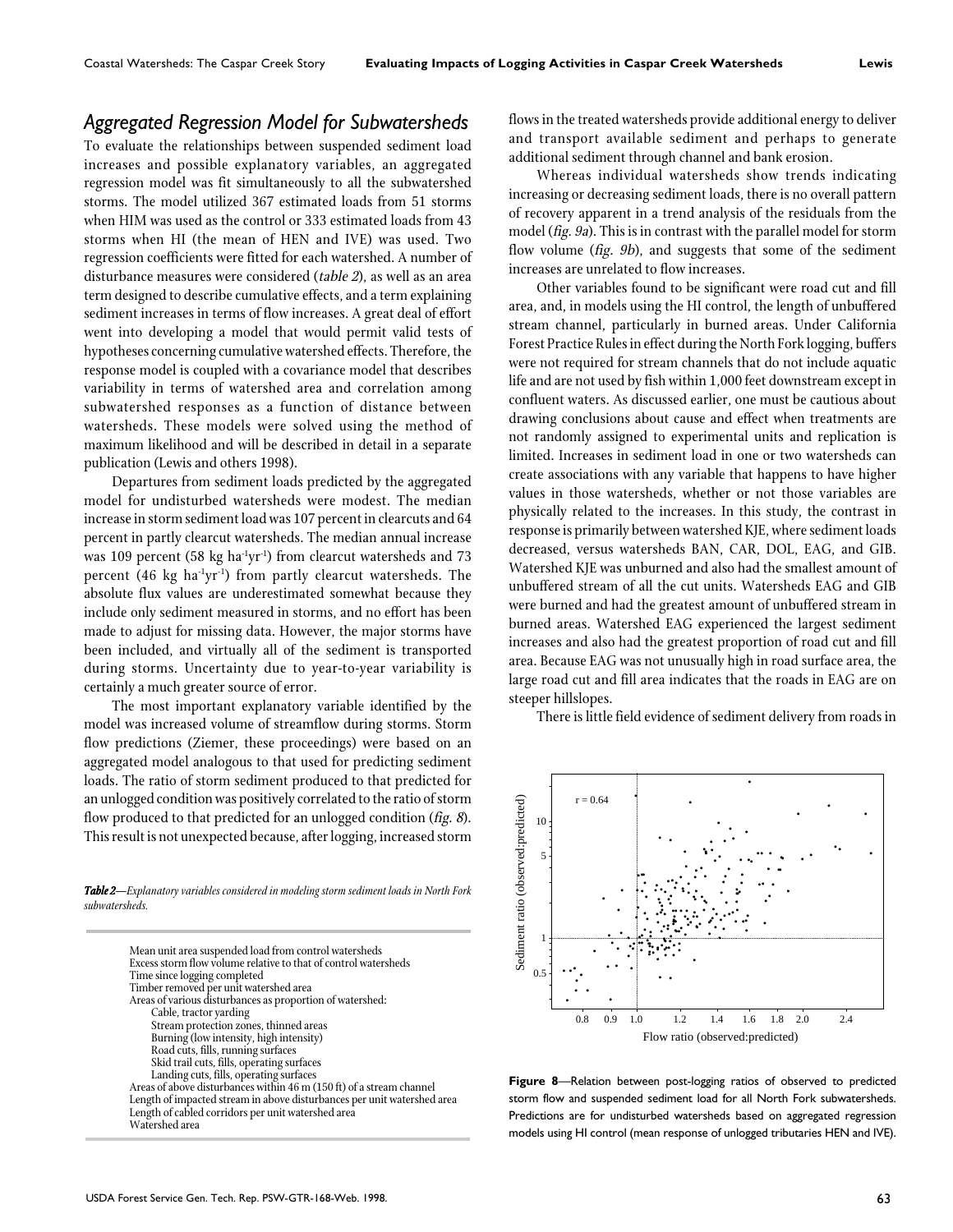

**Figure 9**—Relation between post-logging residuals from aggregated models and time (difference in water years) since harvesting. (a) model for storm suspended sediment loads, and (b) model for storm flow volumes. Curves were fitted by locally weighted regression (Cleveland 1993).

the North Fork watershed. In the inventory of failures greater than 7.6  $\mathrm{m}^{3}$ , only 8 of 96 failures, and 1,686 of 7,343  $\mathrm{m}^{3}$  of erosion were related to roads. Nearly all of this road-related erosion was recorded as remaining on-site, and none of the road-related failures occurred in the EAG watershed. Based on the 129 random erosion plots (Rice 1996), the road erosion in EAG was  $9.3 \text{ m}^3\text{ha}^1$ , compared to  $34.5$  $\mathrm{m}^{3}\mathrm{ha}^{1}$  for KJE and  $16.6$   $\mathrm{m}^{3}\mathrm{ha}^{1}$  for all roads in the North Fork. Thus it seems that the appearance of road cuts and fills in the model resulted from a spurious correlation.

On the other hand, channel reaches subjected to intense broadcast burns did show increased erosion from the loss of woody debris that stores sediment and enhances channel roughness (Keppeler, electronic communication). And increased flows, accompanied by soil disruption and burning in headwater swales, may have accelerated channel headward expansion, and soil pipe enlargements and collapses observed in watershed KJE (Ziemer 1992) and in EAG, DOL, and LAN.

Based on the 175 random erosion plots in harvest areas (Rice 1996), the average hillslope erosion rates in the burned watersheds EAG and GIB were 153  $\mathrm{m}^{3}\mathrm{ha}^{1}$  and 77  $\mathrm{m}^{3}\mathrm{ha}^{1}$ , respectively, the highest of all the watersheds. The average rate for the unburned clearcut watersheds BAN, CAR, and KJE was 37 m<sup>3</sup>ha<sup>-1</sup>. These figures include estimates of sheet erosion, which is difficult to measure and may be biased towards burned areas because it was easier to see the ground where the slash had been burned (Keppeler, verbal communication). About 72 percent of EAG and 82 percent of GIB were judged to be thoroughly or intensely burned, and the remainder was burned lightly or incompletely. It is unknown how much of this hillslope erosion was delivered to stream channels, but the proportion of watershed burned was not a useful explanatory variable for suspended sediment transport.

The failure inventory identified windthrow as another fairly important source of sediment. Of failures greater than 7.6  $\mathrm{m}^{_3}\text{, 68}$ 

percent were from windthrow. While these amounted to only 18 percent of the failure volume measured, 91 percent of them were within 15 m of a stream, and 49 percent were in or adjacent to a stream channel. Because of the proximity of windthrows to streams, sediment delivery from windthrow is expected to be disproportionate to the erosion volume. Windthrows are also important as contributors of woody debris to channels (Reid and Hilton, these proceedings), and play a key role in pool formation (Lisle and Napolitano, these proceedings). Because woody debris traps sediment in transport, it is unknown whether the net effect of windthrow on sediment transport was positive or negative.

#### *Cumulative Effects*

A full explanation of the rationale and methods of testing for cumulative watershed effects is beyond the scope of this paper, and final results on this topic will be reported by Lewis and others (1998). Preliminary results will simply be stated here.

I have considered three types of information that the aggregated model provides about the cumulative effects of logging activity on suspended sediment loads:

- 1. Were the effects of multiple disturbances additive in a given watershed?
- 2. Were downstream changes greater than would be expected from the proportion of area disturbed?
- 3. Were sediment loads in the lower watershed elevated to higher levels than in the tributaries?

The response being considered in all of these questions is the suspended sediment load per unit watershed area for a given storm event. Watershed area was used in the model to represent distance downstream.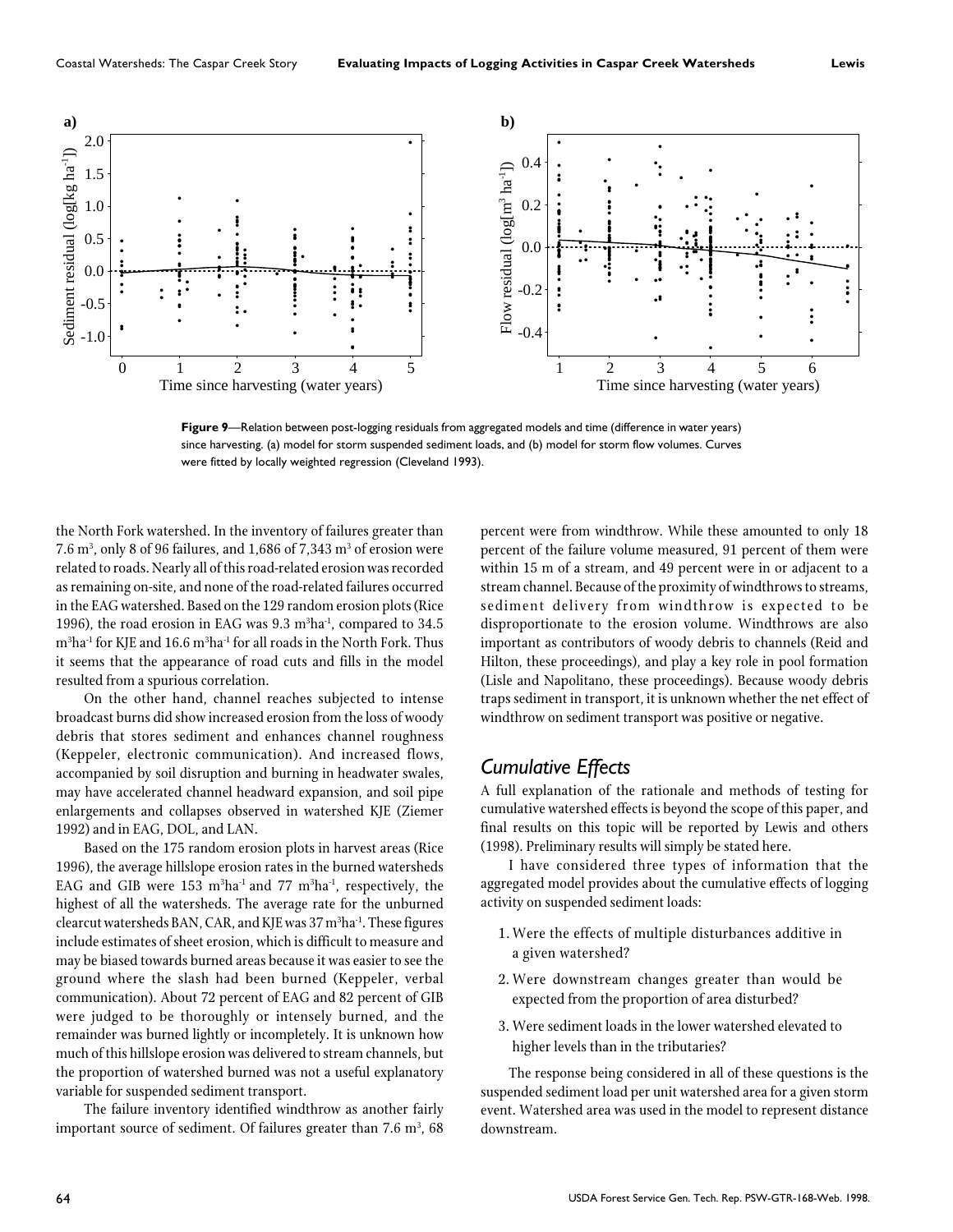The first question may be answered partly by looking at the forms of the storm flow and sediment models. Analyses of the residuals and covariance structures provide good evidence that the models are appropriate for the data, including the use of a logarithmic response variable. This implies a multiplicative effect for predictors that enter linearly and a power function for predictors that enter as logarithms. It turns out that the flow response to logged area is multiplicative, and the sediment response to flow increases is a power function. These effects, however, are approximately additive within the range of data observed for watersheds receiving flow from multiple cut units.

The second question was addressed by testing terms formed from the product of disturbance and watershed area. If the coefficient of this term were positive, it would imply that the effect of a given disturbance proportion increases with watershed size. A number of disturbance measures were considered, including road cut and fill area and length of unbuffered stream channels. None of the product terms were found to have coefficients significantly greater than zero, indicating that suspended load increases were not disproportionately large in larger watersheds. To the contrary, the sum of the observed sediment loads at the four main-stem stations were all within 25 percent of the sum of the loads predicted for undisturbed watersheds (table 1). Apparently, much of the sediment measured in the tributaries has been trapped behind woody debris or otherwise stored in the channels, so that much of it has not yet been measured downstream.

There is, however, one subwatershed where this second type of cumulative effect may be occurring. Watershed DOL, only 36 percent cut, includes the 100 percent cut watershed EAG, yet the sediment increases (269 percent at DOL versus 238 percent at EAG) have been similar. The increases in DOL seem to be related to channel conditions created in the historic logging (1900-1904) and, possibly, to increased flows from recent logging. At the turn of the century, the channel between the DOL and EAG gaging stations was used as a "corduroy road" for skidding logs by oxen. Greased logs were half-buried in the ground at intervals equal to the step length of the oxen (Napolitano 1996), and an abundance of sediment is stored behind them today (Keppeler, electronic communication). Energy available during high flows may be mobilizing sediment stored behind these logs. In the lower reach, the channel has a low width:depth ratio and is unable to dissipate energy by overflowing its banks. The high banks in this reach would be particularly vulnerable to increased peak flows, and have failed in a number of places in the years since EAG was logged.

The third question was addressed by testing watershed area as a linear term in the model. The coefficient of watershed area was positive ( $p = 0.0023$ ), implying that the response, suspended sediment transport per unit watershed area, tends to increase downstream in the absence of disturbance. This tendency (with the exception of watershed KJE) is apparent in the pretreatment lines fit by least squares (fig. 10a), and could be reflecting the greater availability of fine sediment stored in these lower gradient channels. The relevance to cumulative effects is that downstream locations might reach water quality levels of concern with a smaller proportion of watershed disturbance than upstream locations.

To the extent that larger watersheds reflect average disturbance rates and therefore have smaller proportions of disturbance than the smallest disturbed watersheds upstream, one might expect sediment loads downstream to increase by less than those in the logged tributaries, reducing the overall variability among watersheds. In addition, as mentioned before, some of the sediment may be stored for several years before reaching the lower stations. That is what we observed in this study—the post-treatment regression lines (fig. 10b) were much more similar among watersheds than the pretreatment lines, and the main-stem stations no longer transported the highest sediment loads relative to watershed area.

## **Discussion**

#### *North Fork versus South Fork*

My analysis of the South Fork logging data used a different model than was used by Rice and others (1979). However, the estimated increases in sediment loads were similar. For example, they reported suspended load increases of  $1,403$  kg ha<sup>-1</sup>yr<sup>-1</sup> in the year after road construction and  $3,254$  kg ha<sup>-1</sup>yr<sup>-1</sup> for the 5-yr period after logging. For the same periods, I estimated increases of 1,475 and 2,877 kg ha<sup>-1</sup>yr<sup>-1</sup>. Reversing the roles of the two watersheds for the later North Fork logging, the same analysis was unable to detect an effect. However, analysis of storm event loads from 1986 to 1996, using smaller subwatersheds within the North Fork as controls that had similar 19th-century logging histories as the whole North Fork, indicated that storm loads at NFC had increased by 188 kg ha $\mathrm{1}yr\mathrm{1}$ . When comparing these figures, one should consider the differences between the water years 1972- 1978 and 1990-1996, as well as differences in sampling methodologies that could have biased the estimated sediment loads. The mean annual unit area streamflow in the control (NFC) was 63 percent higher in 1972-1978 than that in the control (SFC) in 1990-1996. There is a surprisingly good relation between annual excess sediment load (departures from the pre-treatment regression) and water discharge in each of the studies (fig. 11). For equivalent flows, excess sediment loads in the South Fork analysis were six to seven times those in the North Fork analysis. It is probable that the sampling methods in the 1960's and 1970's resulted in overestimation of sediment loads in the South Fork analysis by a factor of 2 or 3. Therefore, comparisons between relative increases are more appropriate. Excess suspended load was 212 percent to 331 percent (depending on whether an adjustment is made for the 1974 North Fork landslide) after logging the South Fork, and 89 percent after logging the North Fork, suggesting that the effect of logging on suspended sediment load was 2.4 to 3.7 times greater in the South Fork than in the North Fork. These estimates approximately agree with estimates (Rice 1996) that both erosion and the sediment delivery ratio in the South Fork were about twice that in the North Fork.

# *Subwatersheds and KJE Anomaly*

Analyses of the 10 treated subwatersheds in the North Fork drainage show suspended load increases at the gaging stations located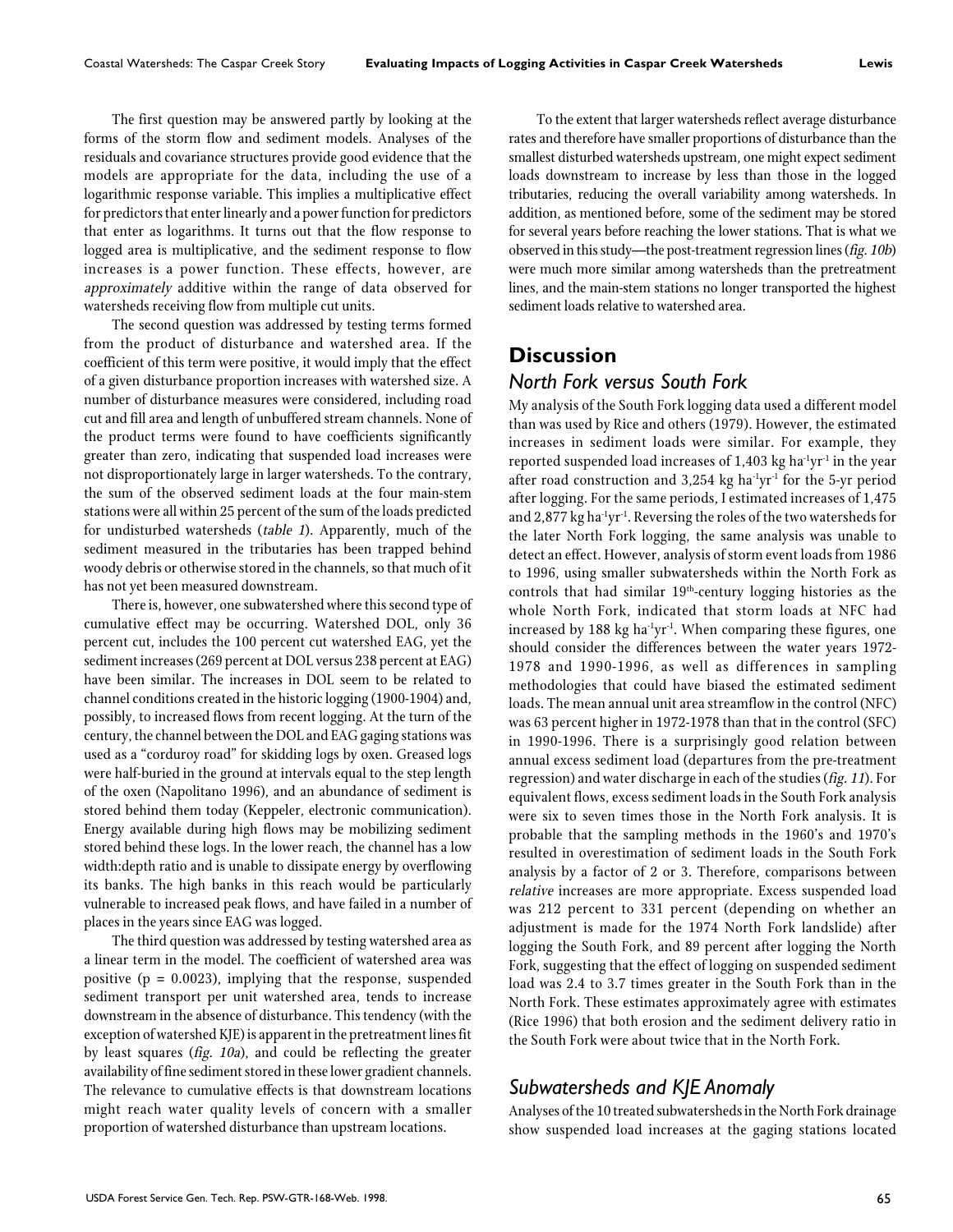

**Figure 10**—Regression lines for storm suspended sediment loads at treated watersheds in the North Fork, predicted from HIM control (mean suspended load of unlogged tributaries HEN, IVE, and MUN). (a) pre-logging, and (b) post-logging. Solid lines represent main-stem stations and dashed lines represent tributary stations.

immediately below clearcut units with one exception. At KJE, loads have decreased. A possible explanation for this anomaly lies in the tributary channel morphology. The stream channel in the KJE watershed is an extension of the main stem of the North Fork. It is (and, before recent logging, was) more deeply incised than the other tributaries, and it has the lowest gradient of tributaries other than the reach between the DOL and EAG gaging stations. The channel may have taken its gully-like form after the historic logging that took place between 1860 and 1904, when streams and streambeds were used as conduits for moving logs (Napolitano 1996). In any case, KJE had the highest pre-logging (1986-1989) unit area sediment loads of any of the tributaries (fig. 10a). Sediment in its channel is plentiful and the banks are actively eroding. It is likely, then, that the pre-logging sediment regime in KJE may have been energy-limited, which is more characteristic of disturbed watersheds. That is, sediment discharge was determined more by the ability of the stream to transport sediment than by the availability of sediment to be transported.

After logging, woody debris was added to the channel, and the

number of organic steps in the buffered stream above KJE nearly doubled. Farther upstream, the channel was no longer shaded by the forest canopy and became choked with new redwood sprouts, horsetails, berry vines, and ferns, as well as slash that was introduced during logging. Although small storm flows did increase after logging, it is possible that channel roughness could have increased enough to reduce the energy available for sediment transport. An energy-limited stream would respond to increased sediment supply and reduced energy by reducing sediment transport. On the other hand, tributaries in a supply-limited sediment regime would have responded to a combination of increased sediment supply and reduced energy by increasing sediment transport. At some point, the increased supply probably converted these channels to an energy-limited regime, at which point stream power became the primary factor controlling variation in the increased transport levels. Rice and others (1979) concluded that is what happened after logging in the South Fork.

The aggregated regression for storm flow volumes (Lewis and others 1998; Ziemer, these proceedings) showed that flow increases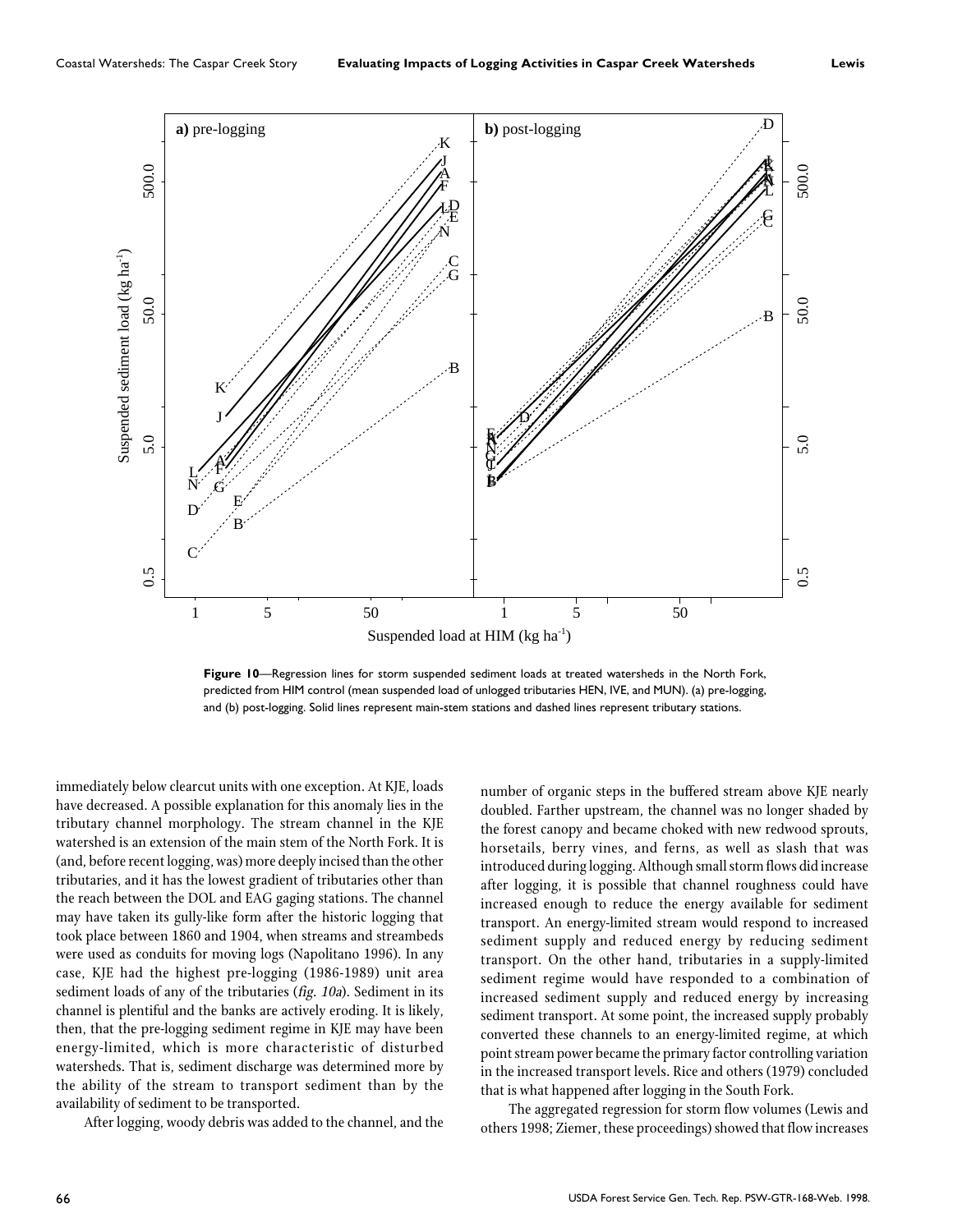

NFC SFC Annual suspended load (kg ha<sup>-1</sup>)  $\bullet$   $\bullet$   $\times$   $+$   $\times$ Annual suspended load (kg ha<sup>-1</sup>) Lost Man 5000 10 50 500 5000 Coyote Orick O'Kane Lacks Panther 500  $50\,$  $\subseteq$ 2500 5000 10000 20000 Annual streamflow  $(m^3 \text{ ha}^{-1})$ 

**Figure 11**—Relations between annual excess suspended sediment and annual streamflow for six years after logging in the South Fork and North Fork. South Fork excess loads are the departures from the pretreatment regression of figure 2. North Fork excess loads are the sums of storm departures from the pretreatment regression of figure 6.

**Figure 12**—Relation between annual suspended sediment loads and annual streamflow for water years 1992-1996 at North Fork Caspar Creek (NFC), South Fork Caspar Creek (SFC), and 6 gaging stations in the vicinity of Redwood National Park. Caspar Creek sediment loads were divided by 0.6 to account for suspended sediment settling in the weir ponds.

could be largely explained by the proportion of a watershed logged, an antecedent wetness index, and time since logging. The aggregated regression for storm suspended sediment showed that much of the variability in suspended sediment load could, in turn, be explained by the flow increases. The implication is that, after logging, the channels were indeed in an energy-limited regime.

Flow increases accounted for only part of the variability in sediment production. Road systems would typically be expected to account for much of the sediment. However, in this case, roads were relatively unimportant as a sediment source because of their generally stable locations on upper hillslopes far from the stream channels. Field observations of increased bank erosion and gully expansion in clearcut headwater areas indicate that some of the suspended sediment increases were associated with the length of unbuffered stream channels in burned areas and, to a lesser degree, in unburned areas. Further indirect evidence that factors besides flow volume are elevating the suspended loads is that storm flows show a recovery trend, whereas storm suspended loads do not (fig. <sup>9</sup>). This supports the hypothesis that the sediment regime has changed to one that will support elevated transport levels until the overall sediment supply is depleted. This can happen only after erosion and delivery rates to the channel decline and flows have been adequate to export excess sediment stored in the channels.

# *Cumulative Effects*

Before logging, the larger main stem watersheds generally yielded the highest unit area sediment loads. But the increases after logging were greatest in the tributaries, resulting in a much narrower range of transport, for a given storm size, after logging (fig. 10). The North Fork of Caspar Creek is a small watershed (4.73 km²). To see whether these results might be generalizable to larger watersheds, annual sediment loads for water years 1992-1996 were plotted against annual water yield (fig. 12) for NFC, SFC, and six gaging stations on streams in the vicinity of Redwood National Park (RNP). These watersheds were selected because of the high quality of their data and because, like Caspar Creek, they are underlain by the highly erodible Franciscan formation and historically supported mostly redwood forest with varying amounts of Douglas-fir. Caspar Creek receives less rainfall than the RNP watersheds, hence the lower annual flows.

In contrast to Caspar Creek, the RNP main-stem stations (Redwood Creek at Orick, 720 km², and at O'Kane, 175 km²) continue to yield higher sediment loads than the RNP tributaries even after intensive management. Except for Little Lost Man Creek, these watersheds have been heavily logged at various times over the past 50 years, including the 1980's and 1990's. (Ground disturbance from logging in these watersheds was much more severe than that in Caspar Creek.)

The watershed with the lowest sediment loads is the unlogged Little Lost Man Creek (9.0 km²), which is also the smallest of the  $\,$ RNP watersheds. Lacks Creek (44 km²), Coyote Creek (20 km²), and Panther Creek (16 km²) are high-gradient (4-7 percent) channels in three different geologic subunits of the Franciscan formation (Harden and others 1982). Part of the explanation for the higher sediment loads at the main-stem stations may lie in the greater abundance of fine sediments available for transport in these low gradient (<1 percent) channels. Note that the Caspar Creek main stems are intermediate in both stream gradient (~1 percent) and sediment transport between the RNP tributaries and main stems. Regardless of the cause, if these lower reaches have the poorest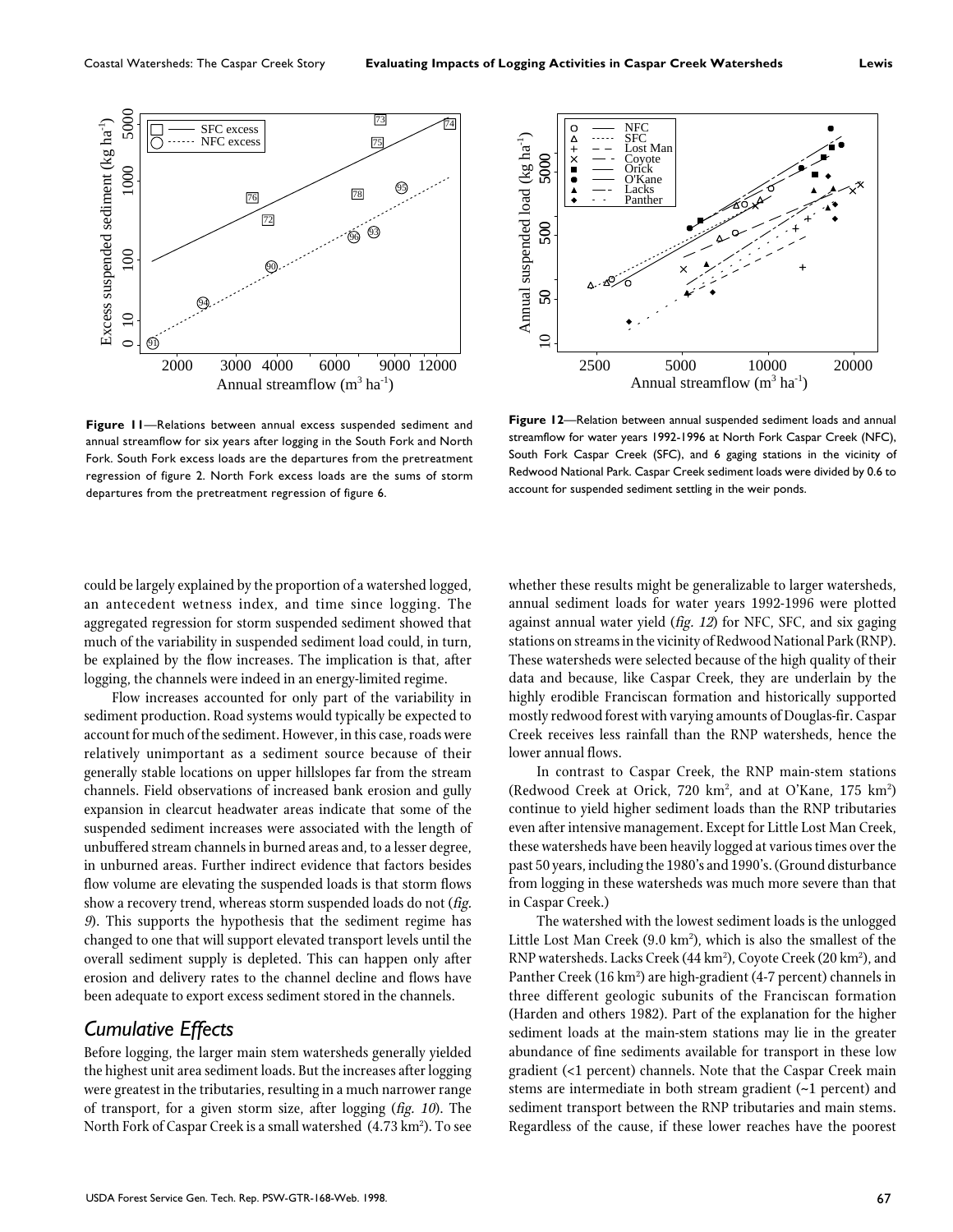water quality, then the incremental effect of an upstream disturbance may be cause for concern whether or not a water quality problem develops at the site of the disturbance. In other words, activities that have acceptable local consequences on water quality might have unacceptable consequences farther downstream when the preexisting water quality downstream is closer to harmful levels.

Cumulative effects considered in this paper were limited to a few hypotheses about water quality that could be statistically evaluated. But cumulative effects can occur in many ways. For example, resources at risk are often quite different in downstream areas, so an activity that has acceptable local impacts might have unacceptable offsite impacts if critical or sensitive habitat is found downstream. For a much broader treatment of cumulative effects see the discussion by Reid (these proceedings).

## **Conclusions**

The main conclusions from these analyses are:

- Improved forest practices resulted in smaller increases in suspended load after logging the North Fork than after logging the South Fork. Increases were 2.4 to 3.7 times greater in the South Fork with roads located near the stream, all yarding by tractor, and streams not protected.
- Much of the increased sediment load in North Fork tributaries was related to increased storm flow volumes. With flow volumes recovering as the forest grows back, these increases are expected to be short-lived.
- Further sediment reductions in the North Fork probably could have been achieved by reducing or preventing disturbance to small drainage channels.
- Sediment loads are probably affected as much by channel conditions as by sediment delivery from hillslopes. The observed changes in sediment loads are consistent with conversion of those channels that were supply-limited before logging to an energy-limited regime after logging.
- The effects of multiple disturbances in a watershed were approximately additive.
- With one exception, downstream suspended load increases were no greater than would be expected from the proportion of area disturbed. To the contrary, most of the increased sediment produced in the tributaries was apparently stored in the main stem and has not yet been measured at the main-stem stations.
- Before logging, sediment loads on the main stem were higher than on most tributaries. This was no longer the case after logging. However, limited observations from larger watersheds suggest that downstream reaches in some watersheds are likely to approach water-quality levels of concern before upstream reaches.

#### **References**

- Bozek, M.A.; Young, M.K. 1994. Fish mortality resulting from delayed effects of fire in the Greater Yellowstone Ecosystem. Great Basin Naturalist 54(1): 91-95.
- Chow, G.C. 1960. A test of equality between sets of observations in two linear regressions. Econometrica 28: 591-605.
- Cleveland, W.S. 1993. Visualizing data. Summit, NJ: Hobart Press; 360 p.
- Colby, B.R. 1956. Relation of sediment discharge to streamflow. U.S. Geological Survey Open File Report; 170 p.
- DeBano, L.F. 1979. **Effects of fire on soil properties.** In: Laacke, R.J., ed. California forest soils. Berkeley, CA: Agricultural Sciences Publications, Division of Agricultural Sciences, University of California; 109-117.
- Dodge, M.; Burcham, L.T.; Goldhaber, S.; McGully, B.; Springer, C. 1976. An investigation of soil characteristics and erosion rates on California forest lands. Sacramento, CA: California Division of Forestry; 105 p.
- Durgin, P.B.; Johnston, R.R.; Parsons, A.M. 1989. Critical sites erosion study, Vol. 1, Causes of erosion on private timberlands in northern California: observations of the interdisciplinary team. Sacramento, CA: California Department of Forestry and Fire Protection, Forest Practices Section; 50 p.
- Eads, R.E.; Boolootian, M.R. 1985. Controlling suspended sediment samplers by programmable calculator and interface circuitry. Res. Note PSW–376. Berkeley, CA: Pacific Southwest Forest and Range Experiment Station, Forest Service, U.S. Department of Agriculture; 8 p.
- Federal Inter-Agency Committee on Water Resources, Subcommittee on Sedimentation. 1952. The design of improved types of suspended sediment samplers. Measurement and analysis of sediment loads in streams, Report No. 6. Minneapolis, MN: Project Offices of Cooperating Agencies, St. Anthony Falls Hydraulic Laboratory; 103 p.
- Gregory, R.S. 1993. The effect of turbidity on the predator avoidance behaviour of juvenile chinook salmon (Oncorhynchus tshawytscha). Canadian Journal of Fisheries and Aquatic Sciences 50: 241-246.
- Gregory, R.S.; Northcote, T.G. 1993. Surface, planktonic, and benthic foraging by juvenile chinook salmon (Oncorhynchus tshawytscha) in turbid laboratory conditions. Canadian Journal of Fisheries and Aquatic Sciences 50: 233-240.
- Gregory, R.S.; Servizi, J.A.; Martens, D.W. 1993. Comment: utility of the stress index for predicting suspended sediment effects. North American Journal of Fisheries Management 13: 868-873.
- Harden, D.R.; Kelsey, H.M.; Morrison, S.D.; Stephens, T.A. 1982. Geologic map of the Redwood Creek drainage basin, Humboldt County, California. U.S. Geological Survey Water Resources Investigations Open File Report 81-496. Menlo Park, CA: U.S. Geological Survey.
- Inter-Agency River Basin Committee, Subcommittee on Sedimentation. 1961. The single-stage sampler for suspended sediment. Measurement and analysis of sediment loads in streams, Report No. 13. Minneapolis, MN: Project Offices of Cooperating Agencies, St. Anthony Falls Hydraulic Laboratory; 105 p.
- Keppeler, E.T.; Ziemer, R.R.; Cafferata, P.H. 1994. Changes in soil moisture and pore pressure after harvesting a forested hillslope in northern California. In: Marston, R.A.; Hasfurther, V.R., eds. Effects of human-induced changes on hydrologic systems; 1994 June 26-29; Jackson Hole, WY. Herndon, VA: American Water Resources Association; 205-214.
- Keppeler, E.T., Hydrologist, USDA Forest Service, Pacific Southwest Research Station, Fort Bragg, California. [E-mail to author regarding erosion sources and Class III channels]. 19 May 1997.
- Keppeler, E.T., Hydrologist, USDA Forest Service, Pacific Southwest Research Station, Fort Bragg, California. [E-mail to author regarding cumulative watershed effects in DOL watershed]. 30 Apr 1998.
- Keppeler, E.T., Hydrologist, USDA Forest Service, Pacific Southwest Research Station, Fort Bragg, California. [Telephone conversation with author regarding measurement of sheet erosion]. 4 May 1998.
- Lewis, J. 1996. Turbidity-controlled suspended sediment sampling for runoff-event load estimation. Water Resources Research 32(7): 2299-2310.